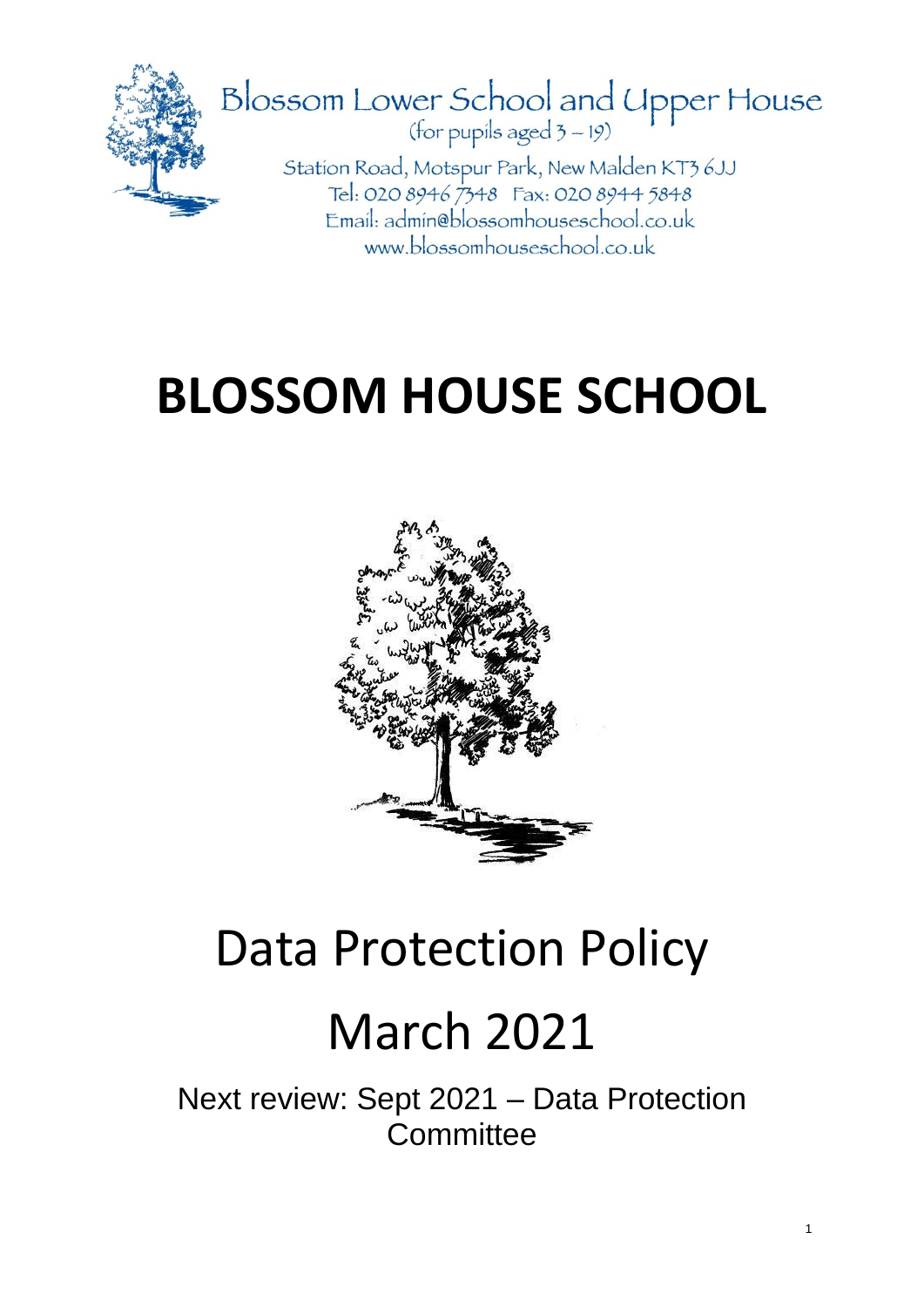### Document Management Information

| <b>Policy Name:</b>                                           | <b>Data Protection Policy</b>                                                                                                                                                               |
|---------------------------------------------------------------|---------------------------------------------------------------------------------------------------------------------------------------------------------------------------------------------|
| <b>Department Responsible for updating</b><br>policy:         | Data Protection Committee (Senior<br>Management Team, IT, Human Resources)                                                                                                                  |
| Last updated:                                                 | 2 <sup>nd</sup> March 2021                                                                                                                                                                  |
| Previous dates of update:                                     | May 2018                                                                                                                                                                                    |
| <b>Frequency of updates required:</b>                         | As per changes in legislation, or annually at<br>least.                                                                                                                                     |
|                                                               | Policy duration is usually applicable in line<br>with the school's academic calendar and is<br>expected to be updated/reviewed at the<br>beginning of each academic year in<br>September    |
| Salient changes made to this policy since<br>the last update: | Removal of reference to EU GDPR, reference<br>to the Data Protection Committee as the<br><b>Data Protection Manager</b>                                                                     |
| <b>Purpose of Policy:</b>                                     | The purpose of this policy is to ensure that<br>the school follows the correct guidelines<br>with regard to Data Protection as per the<br>General Data Protection Regulations - May<br>2018 |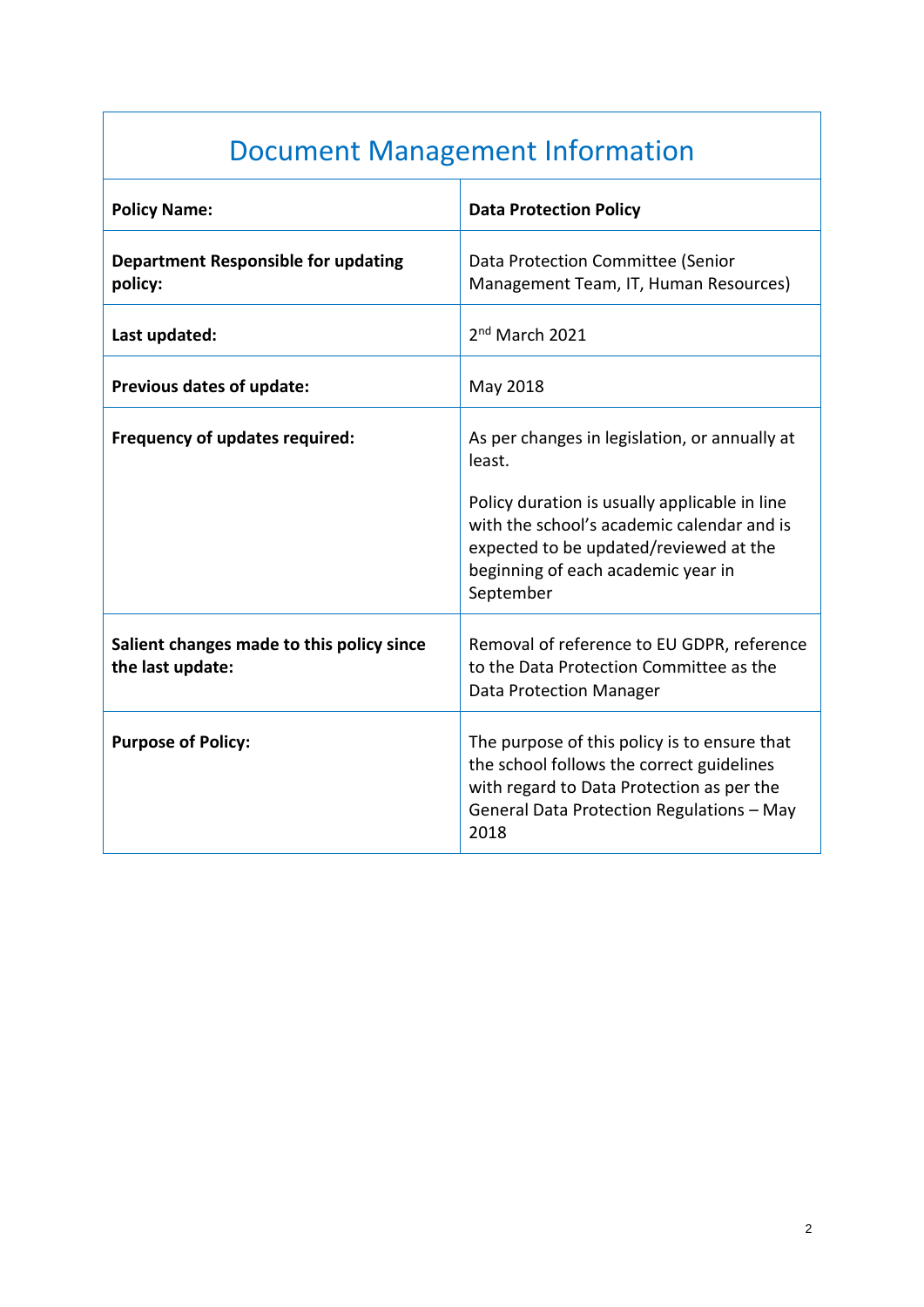# DATA PROTECTION POLICY

#### **Overview**

The School takes the security and privacy of data seriously. We intend to comply with our legal obligations under the Data Protection Act 2018 (DPA) in respect of data privacy and security.

This policy applies to current and former employees, workers, volunteers, apprentices, consultants and contractors. You should read this policy alongside your contract of employment or contract for services and any other notice we issue to you from time to time in relation to your data.

#### **Interpretation**

#### **Definitions:**

**Automated Decision-Making (ADM)**: when a decision is made which is based solely on Automated Processing (including profiling) which produces legal effects or significantly affects an individual. The DPA prohibits Automated Decision-Making (unless certain conditions are met) but not Automated Processing.

**Automated Processing**: any form of automated processing of Personal Data consisting of the use of Personal Data to evaluate certain personal aspects relating to an individual, in particular to analyse or predict aspects concerning that individual's performance at work, economic situation, health, personal preferences, interests, reliability, behaviour, location or movements. Profiling is an example of Automated Processing.

**School name**: Blossom House School, Station Road, Motspur Park, New Malden, KT3 6JJ

**School Personnel**: all employees, workers, contractors, agency workers, consultants, directors, members and others.

**Consent**: agreement which must be freely given, specific, informed and be an unambiguous indication of the Data Subject's wishes by which they, by a statement or by a clear positive action, signifies agreement to the Processing of Personal Data relating to them.

**Data Controller**: the person or organisation that determines when, why and how to process Personal Data. It is responsible for establishing practices and policies in line with the DPA. We are the Data Controller of all Personal Data relating to our Company Personnel and Personal Data used in our business for our own commercial purposes.

**Data Subject**: a living, identified or identifiable individual about whom we hold Personal Data. Data Subjects may be nationals or residents of any country and may have legal rights regarding their Personal Data.

**Data Privacy Impact Assessment (DPIA)**: tools and assessments used to identify and reduce risks of a data processing activity. DPIA can be carried out as part of Privacy by Design and should be conducted for all major system or business change programs involving the Processing of Personal Data.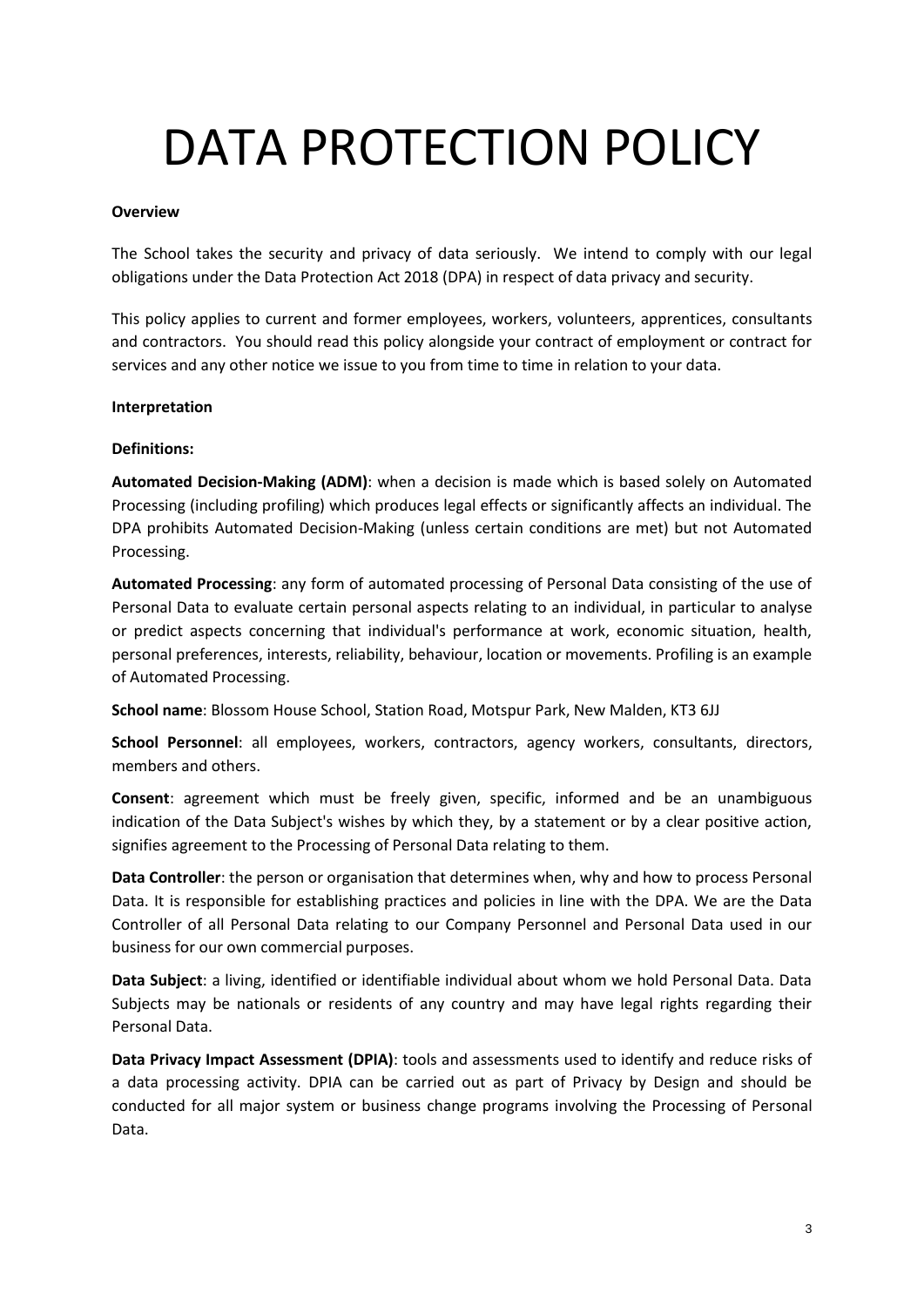**Data Protection Officer (DPO)**: Satswana Ltd, with email of info@satswana.com ; telephone number 01252 516898.

**Data Protection Manager:** Data Protection Committee (Senior Management Team, HR, IT, Administration Manager).

**EEA**: the 28 countries in the EU, and Iceland, Liechtenstein and Norway.

**Explicit Consent**: consent which requires a very clear and specific statement (that is, not just action).

**Data Protection Act 2018 (DPA)**: Personal Data is subject to the legal safeguards specified in the DPA.

**Personal Data**: any information identifying a Data Subject or information relating to a Data Subject that we can identify (directly or indirectly) from that data alone or in combination with other identifiers we possess or can reasonably access. Personal Data includes Sensitive Personal Data and Pseudonymised Personal Data but excludes anonymous data or data that has had the identity of an individual permanently removed. Personal data can be factual (for example, a name, email address, location or date of birth) or an opinion about that person's actions or behaviour.

**Personal Data Breach**: any act or omission that compromises the security, confidentiality, integrity or availability of Personal Data or the physical, technical, administrative or organisational safeguards that we or our third-party service providers put in place to protect it. The loss, or unauthorised access, disclosure or acquisition, of Personal Data is a Personal Data Breach.

**Privacy by Design**: implementing appropriate technical and organisational measures in an effective manner to ensure compliance with the DPA.

**Privacy Notices**: separate notices setting out information that may be provided to Data Subjects when the Company collects information about them. These notices may take the form of general privacy statements applicable to a specific group of individuals (for example, employee privacy notices or the website privacy policy) or they may be stand-alone, one time privacy statements covering Processing related to a specific purpose.

**Processing or Process**: any activity that involves the use of Personal Data. It includes obtaining, recording or holding the data, or carrying out any operation or set of operations on the data including organising, amending, retrieving, using, disclosing, erasing or destroying it. Processing also includes transmitting or transferring Personal Data to third parties.

**Pseudonymisation or Pseudonymised**: replacing information that directly or indirectly identifies an individual with one or more artificial identifiers or pseudonyms so that the person, to whom the data relates, cannot be identified without the use of additional information which is meant to be kept separately and secure.

**Sensitive Personal Data**: information revealing racial or ethnic origin, political opinions, religious or similar beliefs, trade union membership, physical or mental health conditions, sexual life, sexual orientation, biometric or genetic data, and Personal Data relating to criminal offences and convictions.

#### **Introduction**

This Data Protection policy sets out how **Blossom House School** ("we", "our", "us", "the Company") handle the Personal Data of our customers, suppliers, employees, workers and other third parties.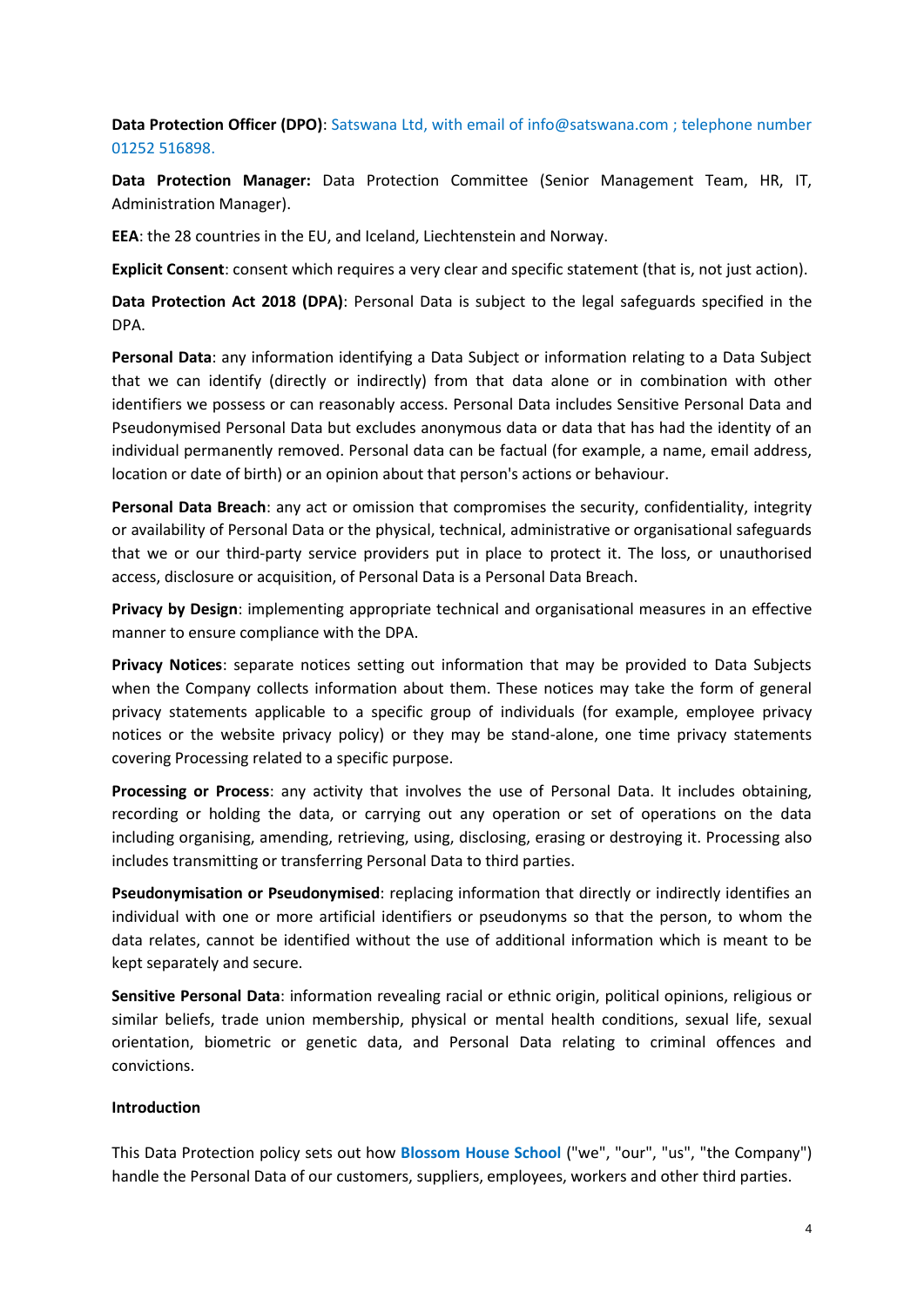This Data Protection Policy applies to all Personal Data we Process regardless of the media on which that data is stored or whether it relates to past or present employees, workers, customers, clients or supplier contacts, shareholders, website users or any other Data Subject.

This Data Protection Policy is an internal document and cannot be shared with third parties, clients or regulators without prior authorisation from Data Protection Manager.

#### **Scope**

We recognise that the correct and lawful treatment of Personal Data will maintain confidence in the organisation and will provide for successful business operations. Protecting the confidentiality and integrity of Personal Data is a critical responsibility that we take seriously at all times. The School is exposed to potential fines of up to 4% of total worldwide annual turnover, whichever is higher and depending on the breach, for failure to comply with the provisions of the DPA.

All managers and employees are responsible for ensuring all School Staff comply with this Data Protection Policy and need to implement appropriate practices, processes, controls and training to ensure such compliance.

The Data Protection Manager is responsible for overseeing this policy and, as applicable, developing related policies and privacy guidelines. The Data Protection Manager can be contacted via email group (the Data Protection Committee).

The current Data Protection Committee consists of:

Joanna Burgess, School Principal – Data Protection Officer James Stavert, Head of Operations Kellie Todd, Administration Manager Fiona Roberts, Designated Safeguarding Lead Michael Dupree, IT Manager Jude Bellair, Head of Therapies Vikki Langford, Senior Manager Tom Richards, Head of Secondary Faculties Zelah Hodges, Human Resources Manager Danila Arde, Human Resources Manager

Please contact Data Protection Manager with any questions about the operation of the Data Protection Policy or if you have any concerns that this policy is not being or has not been followed. In particular, you must always contact the Data Protection Manager in the following circumstances:

- if you are unsure of the lawful basis which you are relying on to process Personal Data (including the legitimate interests used by the Company);
- if you need to rely on Consent and/or need to capture Explicit Consent;
- if you need to draft Privacy Notices;
- if you are unsure about the retention period for the Personal Data being Processed;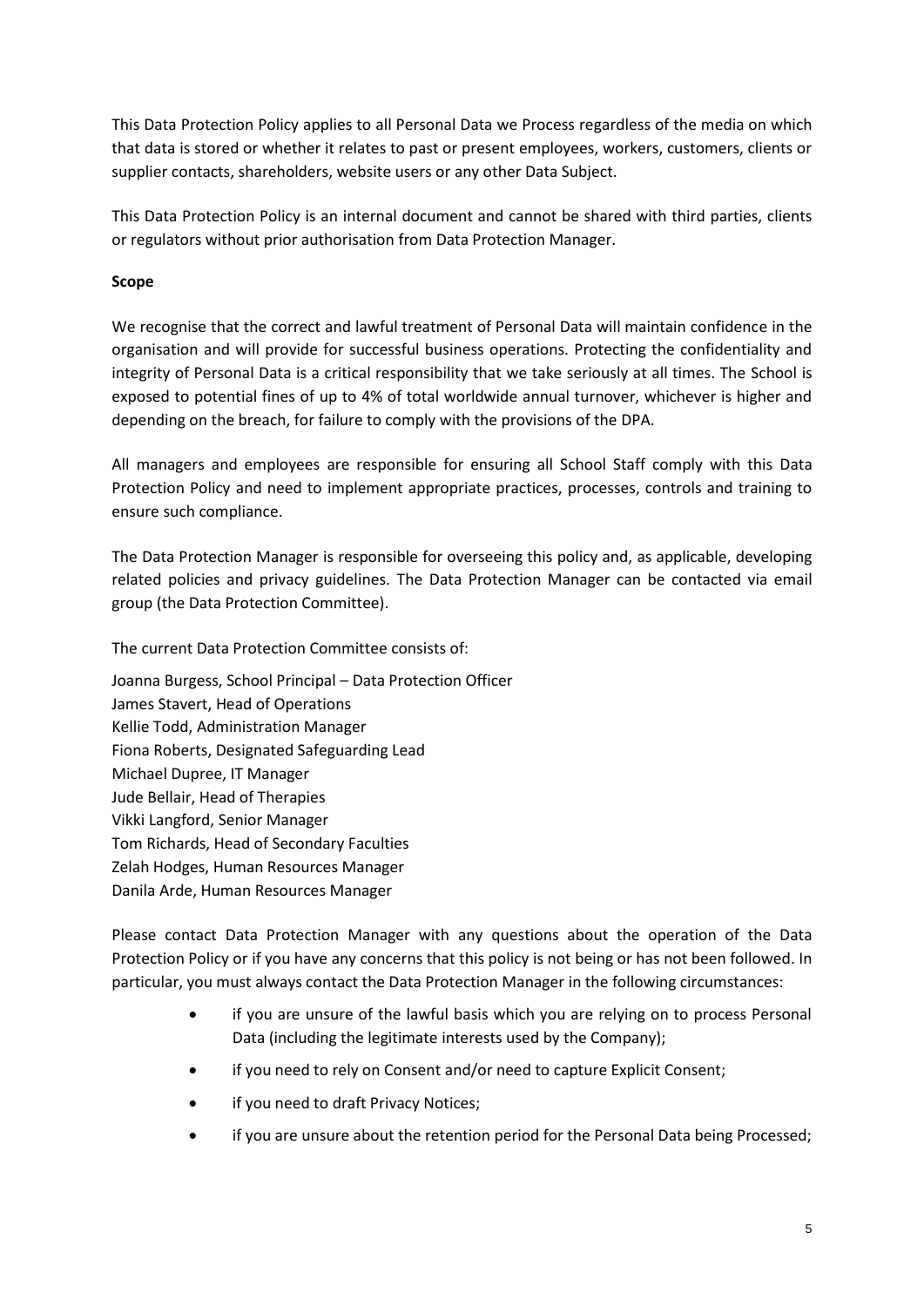- if you are unsure about what security or other measures you need to implement to protect Personal Data;
- if there has been a Personal Data Breach;
- if you are unsure on what basis to transfer Personal Data outside the EEA;
- if you need any assistance dealing with any rights invoked by a Data Subject;
- whenever you are engaging in a significant new, or change in, Processing activity which is likely to require a DPIA or plan to use Personal Data for purposes others than what it was collected for;
- If you plan to undertake any activities involving Automated Processing including profiling or Automated Decision-Making;
- If you need help complying with applicable law when carrying out direct marketing activities; or
- if you need help with any contracts or other areas in relation to sharing Personal Data with third parties (including our vendors).

#### **Personal data protection principles**

Personal Data must be processed in accordance with the "Data Protection Principles". It must:

- be processed fairly, lawfully and transparently;
- be collected and processed only for specified, explicit and legitimate purposes;
- be adequate, relevant and limited to what is necessary in relation to the purposes for which it is Processed;
- be accurate and where necessary kept up to date. Any inaccurate data must be delayed or rectified without delay;
- be kept in a form which permits identification of Data Subjects for longer than is necessary for the purposes for which the data is Processed;
- be processed in a manner that ensures its security using appropriate technical and organisational measures to protect against unauthorised or unlawful Processing and against accidental loss, destruction or damage;
- not be transferred to another country without appropriate safeguards being in place; and
- be made available to Data Subjects and Data Subjects allowed to exercise certain rights in relation to their Personal Data.

We are accountable for these principles and must be able to show we are compliant.

#### **Lawfulness, fairness, transparency**

#### **Lawfulness and fairness**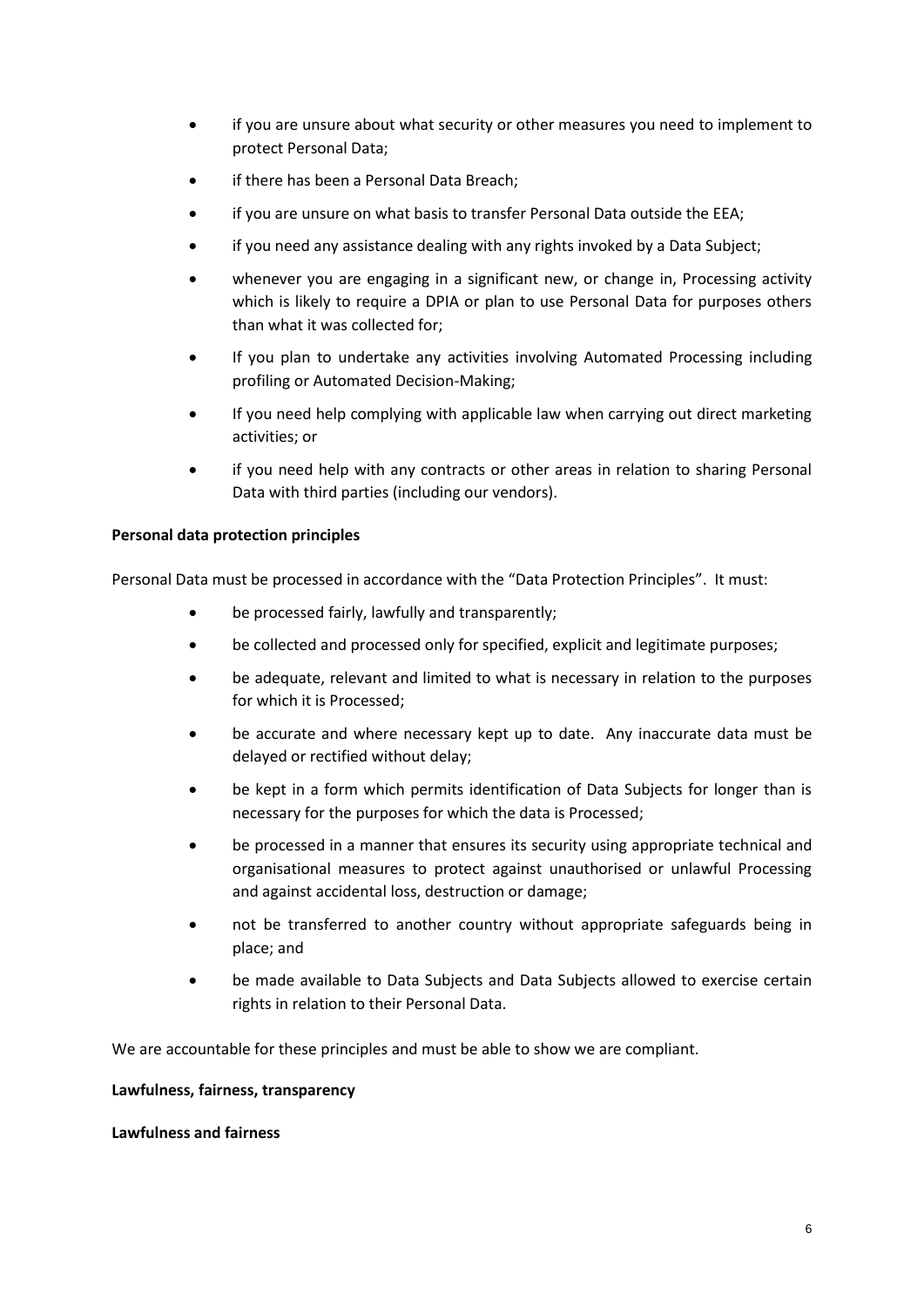Personal data must be processed lawfully, fairly and in a transparent manner in relation to the Data Subject.

You may only collect, Process and share Personal Data fairly and lawfully and for specified purposes. The DPA restricts our actions regarding Personal Data to specified lawful purposes. These restrictions are not intended to prevent Processing, but ensure that we Process Personal Data fairly and without adversely affecting the Data Subject.

The DPA allows Processing in specific circumstances, some of which are set out below:

- the Data Subject has given his or her Consent;
- the Processing is necessary for the performance of a contract with the Data Subject;
- to meet our legal compliance obligations.;
- to protect the Data Subject's vital interests; and
- to pursue our legitimate interests for purposes where they are not overridden because the Processing prejudices the interests or fundamental rights and freedoms of Data Subjects. The purposes for which we process Personal Data for legitimate interests need to be set out in a Privacy Notice.

You must identify and document the legal ground being relied on for each Processing activity.

#### **Consent**

A Data Controller must only process Personal Data on the basis of one or more of the lawful bases set out in the DPA, which include Consent.

A Data Subject consents to Processing of their Personal Data if they indicate agreement clearly either by a statement or positive action to the Processing. Consent requires affirmative action so silence, pre-ticked boxes or inactivity are unlikely to be sufficient. If Consent is given in a document which deals with other matters, then the Consent must be kept separate from those other matters.

Data Subjects must be easily able to withdraw Consent to Processing at any time and withdrawal must be promptly honoured. Consent may need to be refreshed if you intend to Process Personal Data for a different and incompatible purpose which was not disclosed when the Data Subject first consented.

Unless we can rely on another legal basis of Processing, Explicit Consent is usually required for Processing Sensitive Personal Data, for Automated Decision-Making and for cross border data transfers. Usually we will be relying on another legal basis (and not require Explicit Consent) to Process most types of Sensitive Data. Where Explicit Consent is required, you must issue a Privacy Notice to the Data Subject to capture Explicit Consent.

You will need to evidence Consent captured and keep records of all Consents so that the Company can demonstrate compliance with Consent requirements.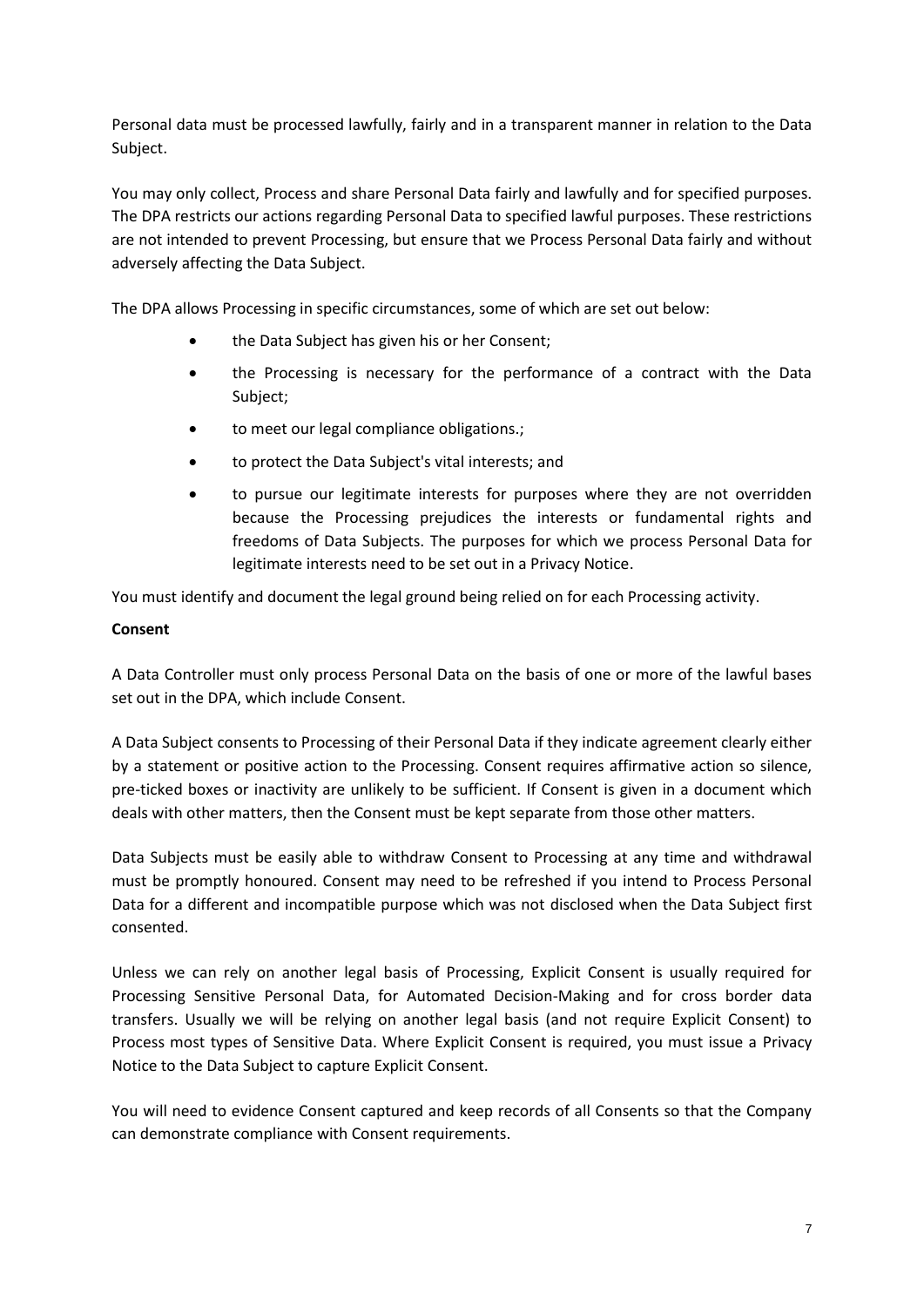#### **Transparency (notifying data subjects)**

The DPA requires Data Controllers to provide detailed, specific information to Data Subjects depending on whether the information was collected directly from Data Subjects or from elsewhere. Such information must be provided through appropriate Privacy Notices.

Whenever we collect Personal Data directly from Data Subjects, including for human resources or employment purposes, we must provide the Data Subject with all the information required by the DPA including the identity of the Data Controller, how and why we will use, process, disclose, protect and retain that Personal Data via a Privacy Notice which must be presented when the Data Subject first provides the Personal Data.

When Personal Data is collected indirectly (for example, from a third party or publically available source), you must provide the Data Subject with all the information required by the DPA as soon as possible after collecting/receiving the data. You must also check that the Personal Data was collected by the third party in accordance with the DPA and on a basis which contemplates our proposed Processing of that Personal Data.

#### **Purpose limitation**

Personal Data must be collected only for specified, explicit and legitimate purposes. It must not be further processed in any manner incompatible with those purposes.

You cannot use Personal Data for new, different or incompatible purposes from when it was first obtained unless you have informed the Data Subject of the new purposes and they have consented where necessary.

#### **Data minimisation**

Personal Data must be adequate, relevant and limited to what is necessary in relation to the purposes for which it is processed.

You may only Process Personal Data when performing your job duties requires it. You cannot Process Personal Data for any reason unrelated to your job duties.

You may only collect Personal Data that you require for your job duties: do not collect excessive data. Ensure any Personal Data collected is adequate and relevant for the intended purposes.

You must ensure that when Personal Data is no longer needed for specified purposes, it is deleted or anonymised in accordance with the Company's data retention guidelines.

#### **Accuracy**

Personal Data must be accurate and, where necessary, kept up to date. It must be corrected or deleted without delay when inaccurate.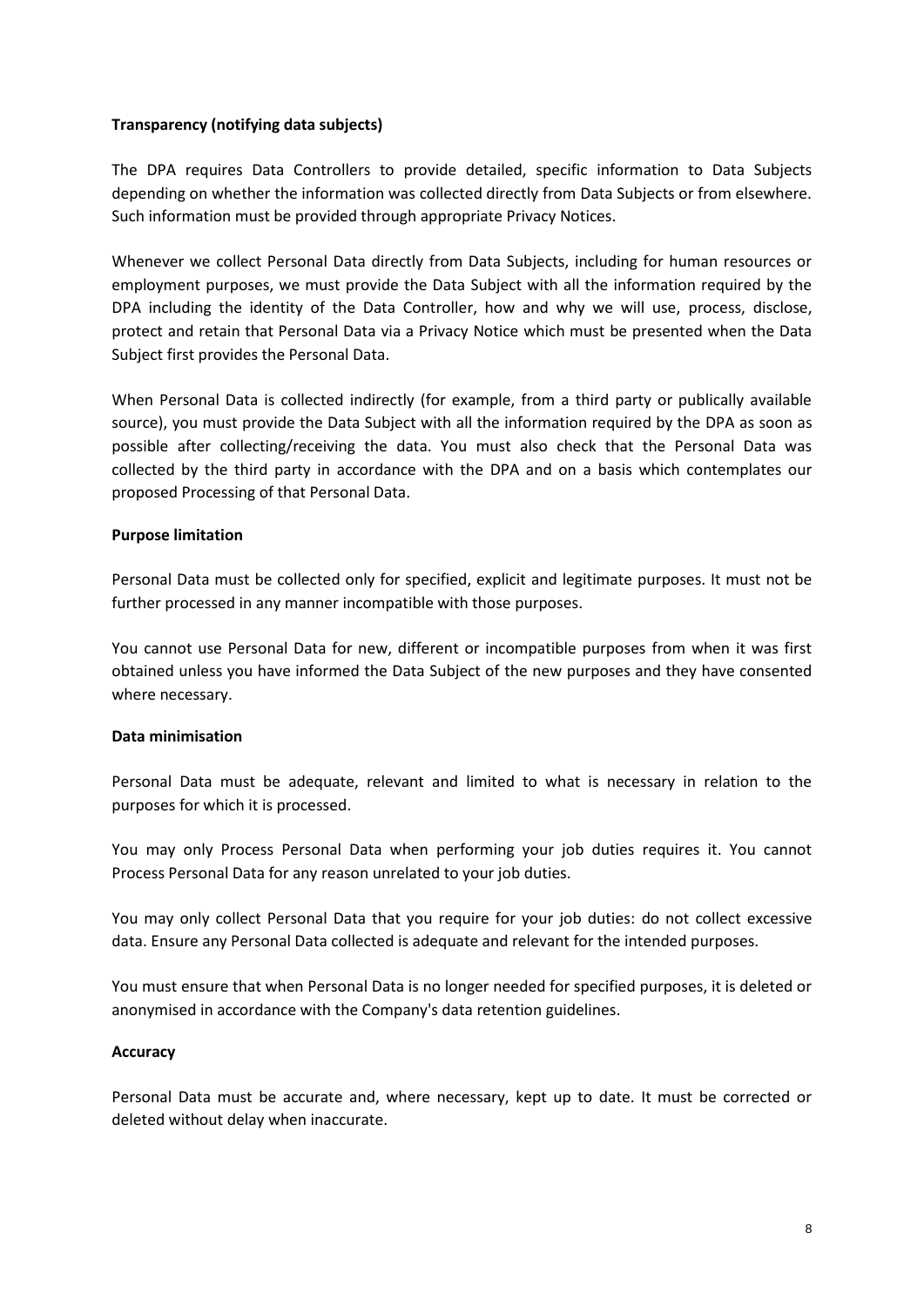You will ensure that the Personal Data we use and hold is accurate, complete, kept up to date and relevant to the purpose for which we collected it. You must check the accuracy of any Personal Data at the point of collection and at regular intervals afterwards. You must take all reasonable steps to destroy or amend inaccurate or out-of-date Personal Data.

#### **Storage limitation**

Personal Data must not be kept in an identifiable form for longer than is necessary for the purposes for which the data is processed.

You must not keep Personal Data in a form which permits the identification of the Data Subject for longer than needed for the legitimate business purpose or purposes for which we originally collected it including for the purpose of satisfying any legal, accounting or reporting requirements.

The Company will maintain retention policies and procedures to ensure Personal Data is deleted after a reasonable time for the purposes for which it was being held, unless a law requires such data to be kept for a minimum time.

You will take all reasonable steps to destroy or erase from our systems all Personal Data that we no longer require in accordance with all the Company's Retention Policy. This includes requiring third parties to delete such data where applicable.

You will ensure Data Subjects are informed of the period for which data is stored and how that period is determined in any applicable Privacy Notice.

#### **Security integrity and confidentiality**

#### **Protecting Personal Data**

Personal Data must be secured by appropriate technical and organisational measures against unauthorised or unlawful Processing, and against accidental loss, destruction or damage.

We will develop, implement and maintain safeguards appropriate to our size, scope and business, our available resources, the amount of Personal Data that we own or maintain on behalf of others and identified risks (including use of encryption and Pseudonymisation where applicable). We will regularly evaluate and test the effectiveness of those safeguards to ensure security of our Processing of Personal Data. You are responsible for protecting the Personal Data we hold. You must implement reasonable and appropriate security measures against unlawful or unauthorised Processing of Personal Data and against the accidental loss of, or damage to, Personal Data. You must exercise particular care in protecting Sensitive Personal Data from loss and unauthorised access, use or disclosure.

You must follow all procedures and technologies we put in place to maintain the security of all Personal Data from the point of collection to the point of destruction. You may only transfer Personal Data to third-party service providers who agree to comply with the required policies and procedures and who agree to put adequate measures in place, as requested.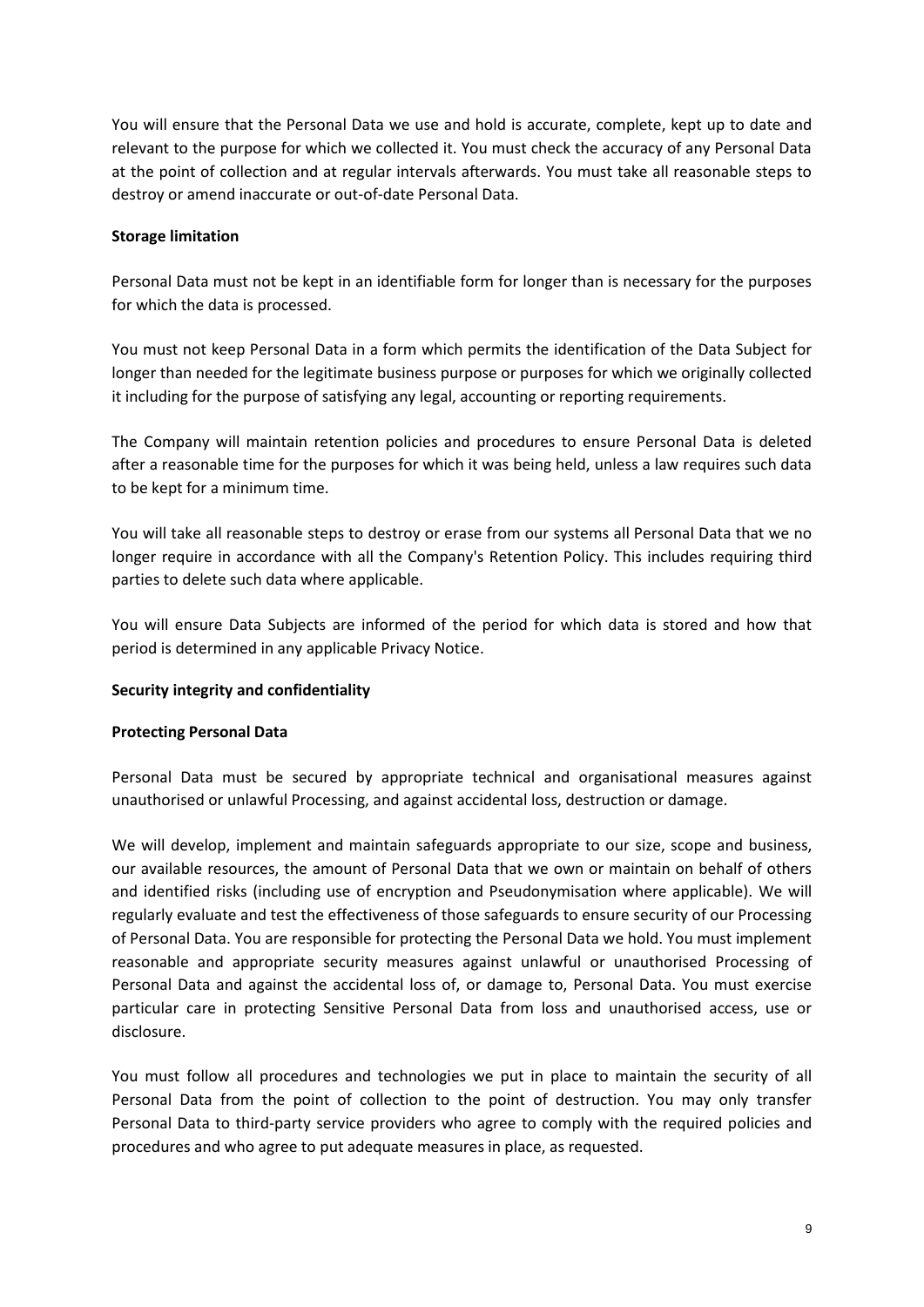You must maintain data security by protecting the confidentiality, integrity and availability of the Personal Data, defined as follows:

- Confidentiality means that only people who have a need to know and are authorised to use the Personal Data can access it.
- Integrity means that Personal Data is accurate and suitable for the purpose for which it is processed.
- Availability means that authorised users are able to access the Personal Data when they need it for authorised purposes.

You must comply with and not attempt to circumvent the administrative, physical and technical safeguards we implement and maintain in accordance with the GDPR and relevant standards to protect Personal Data.

#### **Reporting a Personal Data Breach**

The DPA requires Data Controllers to notify any Personal Data Breach to the applicable regulator and, in certain instances, the Data Subject.

We have put in place procedures to deal with any suspected Personal Data Breach and will notify Data Subjects or any applicable regulator where we are legally required to do so.

If you know or suspect that a Personal Data Breach has occurred, do not attempt to investigate the matter yourself. Immediately contact Data Protection Manager as the key point of contact for Personal Data Breaches. You should preserve all evidence relating to the potential Personal Data Breach.

#### **Transfer limitation**

The DPA restricts data transfers to countries outside the EEA in order to ensure that the level of data protection afforded to individuals by the DPA is not undermined. You transfer Personal Data originating in one country across borders when you transmit, send, view or access that data in or to a different country.

You may only transfer Personal Data outside the EEA if one of the following conditions applies:

- the European Commission has issued a decision confirming that the country to which we transfer the Personal Data ensures an adequate level of protection for the Data Subjects' rights and freedoms;
- appropriate safeguards are in place such as binding corporate rules (BCR), standard contractual clauses approved by the European Commission, an approved code of conduct or a certification mechanism;
- the Data Subject has provided Explicit Consent to the proposed transfer after being informed of any potential risks; or
- the transfer is necessary for one of the other reasons set out in the GDPR including the performance of a contract between us and the Data Subject, reasons of public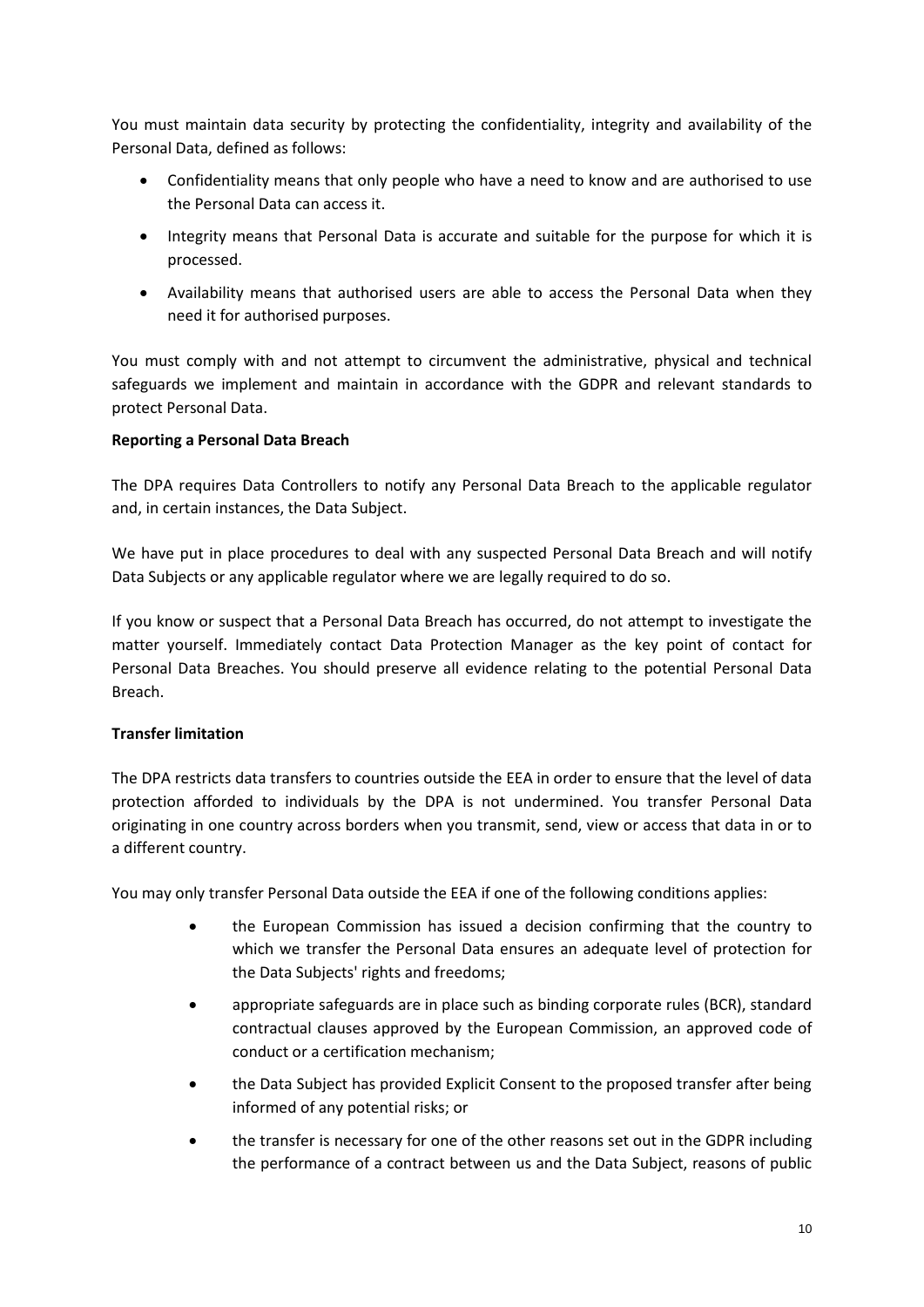interest, to establish, exercise or defend legal claims or to protect the vital interests of the Data Subject where the Data Subject is physically or legally incapable of giving Consent and, in some limited cases, for our legitimate interest.

You must comply with the Company's guidelines on cross border data transfers.

#### **Data Subject's rights and requests**

Data Subjects have rights when it comes to how we handle their Personal Data. These include rights to:

- withdraw Consent to Processing at any time;
- receive certain information about the Data Controller's Processing activities;
- request access to their Personal Data that we hold;
- prevent our use of their Personal Data for direct marketing purposes;
- ask us to erase Personal Data if it is no longer necessary in relation to the purposes for which it was collected or Processed or to rectify inaccurate data or to complete incomplete data;
- restrict Processing in specific circumstances;
- challenge Processing which has been justified on the basis of our legitimate interests or in the public interest;
- request a copy of an agreement under which Personal Data is transferred outside of the EEA;
- object to decisions based solely on Automated Processing, including profiling (ADM);
- prevent Processing that is likely to cause damage or distress to the Data Subject or anyone else;
- be notified of a Personal Data Breach which is likely to result in high risk to their rights and freedoms;
- make a complaint to the supervisory authority; and
- in limited circumstances, receive or ask for their Personal Data to be transferred to a third party in a structured, commonly used and machine readable format.

You must verify the identity of an individual requesting data under any of the rights listed above (do not allow third parties to persuade you into disclosing Personal Data without proper authorisation).

You must immediately forward any Data Subject request you receive to your Line Manager and notify the Data Protection Manager.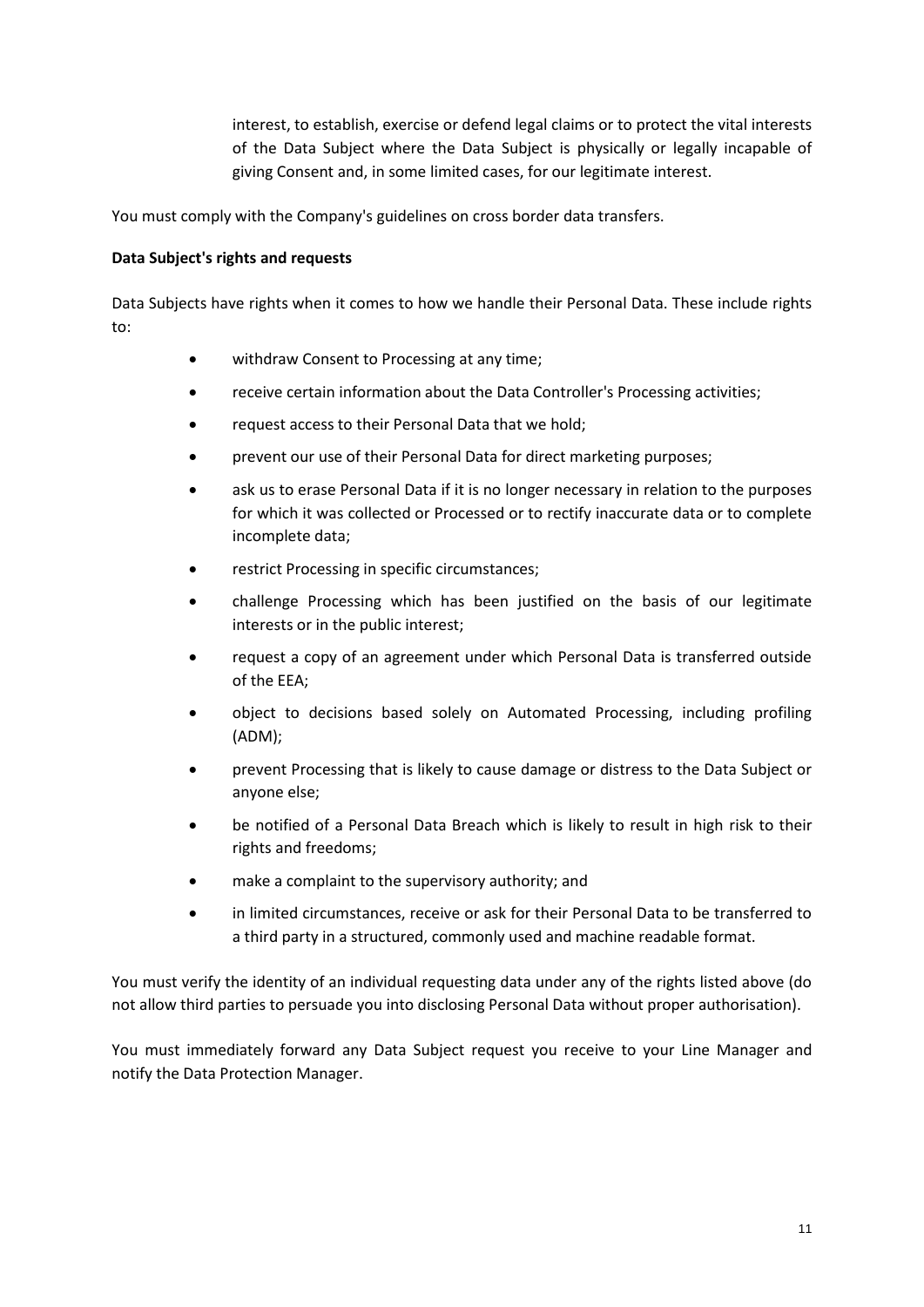#### **Accountability**

The Data Controller must implement appropriate technical and organisational measures in an effective manner, to ensure compliance with data protection principles. The Data Controller is responsible for, and must be able to demonstrate, compliance with the data protection principles.

The Company must have adequate resources and controls in place to ensure and to document DPA compliance including:

- appointing a suitably qualified DPO (where necessary) and an executive accountable for data privacy;
- implementing Privacy by Design when Processing Personal Data and completing DPIAs where Processing presents a high risk to rights and freedoms of Data Subjects;
- integrating data protection into internal documents including this Data Protection Policy, any related policies or Privacy Notices;
- regularly training Company Personnel on the DPA, this Data Protection Policy and data protection matters including, for example, Data Subject's rights, Consent, legal basis, DPIA and Personal Data Breaches. The Company must maintain a record of training attendance by Company Personnel; and
- regularly testing the privacy measures implemented and conducting periodic reviews and audits to assess compliance, including using results of testing to demonstrate compliance improvement effort.

#### **Record keeping**

The DPA requires us to keep full and accurate records of all our data Processing activities.

You must keep and maintain accurate corporate records reflecting our Processing including records of Data Subjects' Consents and procedures for obtaining Consents.

These records should include, at a minimum, the name and contact details of the Data Controller and the DPO, clear descriptions of the Personal Data types, Data Subject types, Processing activities, Processing purposes, third-party recipients of the Personal Data, Personal Data storage locations, Personal Data transfers, the Personal Data's retention period and a description of the security measures in place. In order to create such records, data maps should be created which should include the detail set out above together with appropriate data flows.

#### **Training and audit**

We are required to ensure all School Personnel have undergone adequate training to enable them to comply with data privacy laws. We must also regularly test our systems and processes to assess compliance.

You must undergo all mandatory data privacy related training and ensure your team undergo similar mandatory training in accordance with the School's mandatory training guidelines.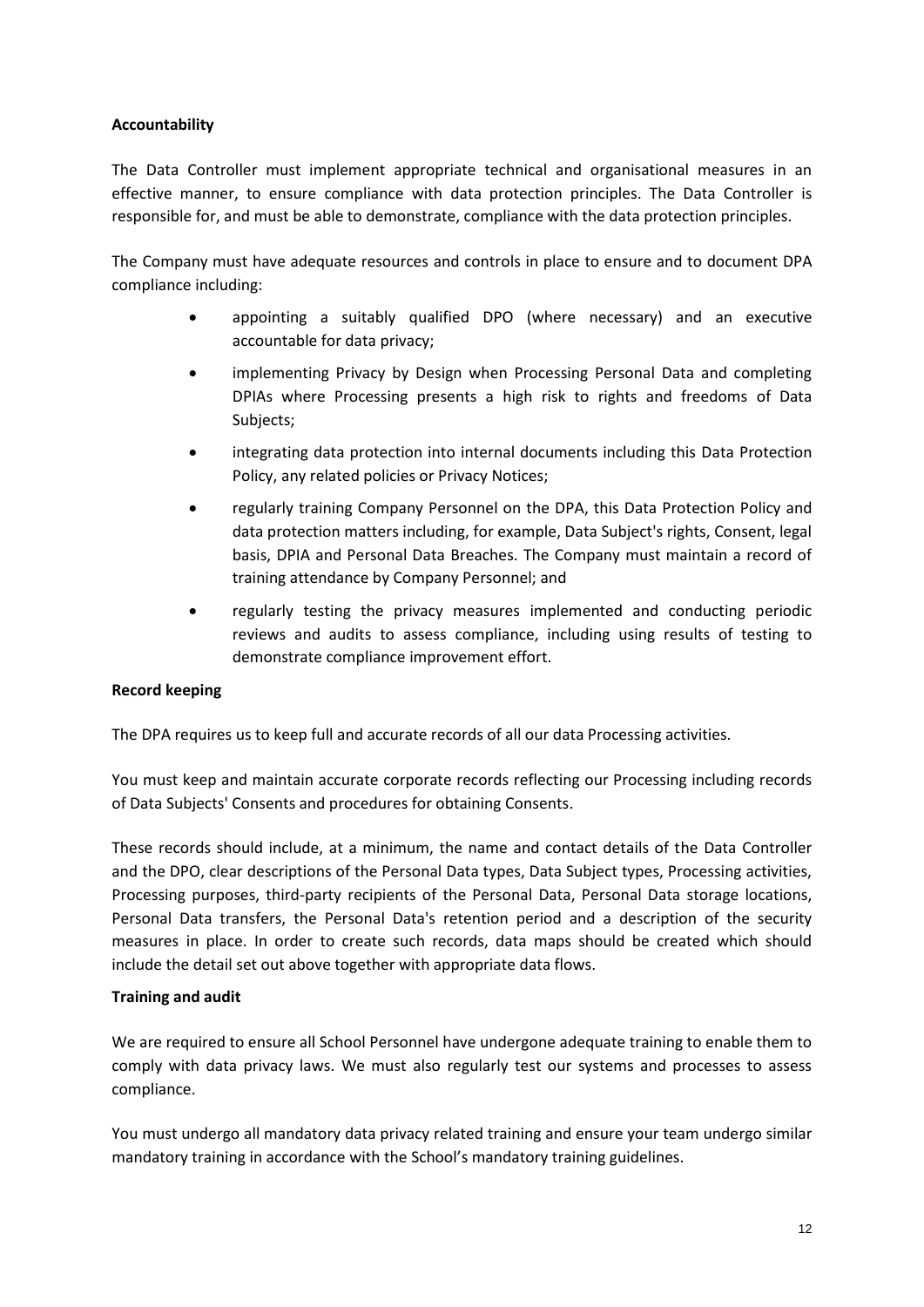You must regularly review all the systems and processes under your control to ensure they comply with this Data Protection Policy and check that adequate governance controls and resources are in place to ensure proper use and protection of Personal Data.

#### **Privacy by Design and Data Protection Impact Assessment (DPIA)**

We are required to implement Privacy by Design measures when Processing Personal Data by implementing appropriate technical and organisational measures (like Pseudonymisation) in an effective manner, to ensure compliance with data privacy principles.

You must assess what Privacy by Design measures can be implemented on all programs/systems/processes that Process Personal Data by taking into account the following:

- the state of the art;
- the cost of implementation;
- the nature, scope, context and purposes of Processing; and
- the risks of varying likelihood and severity for rights and freedoms of Data Subjects posed by the Processing.

Data controllers must also conduct DPIAs in respect to high risk Processing.

You should conduct a DPIA **(and discuss your findings with the DPO)** when implementing major system or business change programs involving the Processing of Personal Data including:

- use of new technologies (programs, systems or processes), or changing technologies (programs, systems or processes);
- Automated Processing including profiling and ADM;
- large scale Processing of Sensitive Data; and
- large scale, systematic monitoring of a publicly accessible area.

A DPIA must include:

- a description of the Processing, its purposes and the Data Controller's legitimate interests if appropriate;
- an assessment of the necessity and proportionality of the Processing in relation to its purpose;
- an assessment of the risk to individuals; and
- the risk mitigation measures in place and demonstration of compliance.

#### **Automated Processing (including profiling) and Automated Decision-Making**

Generally, ADM is prohibited when a decision has a legal or similar significant effect on an individual unless:

• a Data Subject has Explicitly Consented;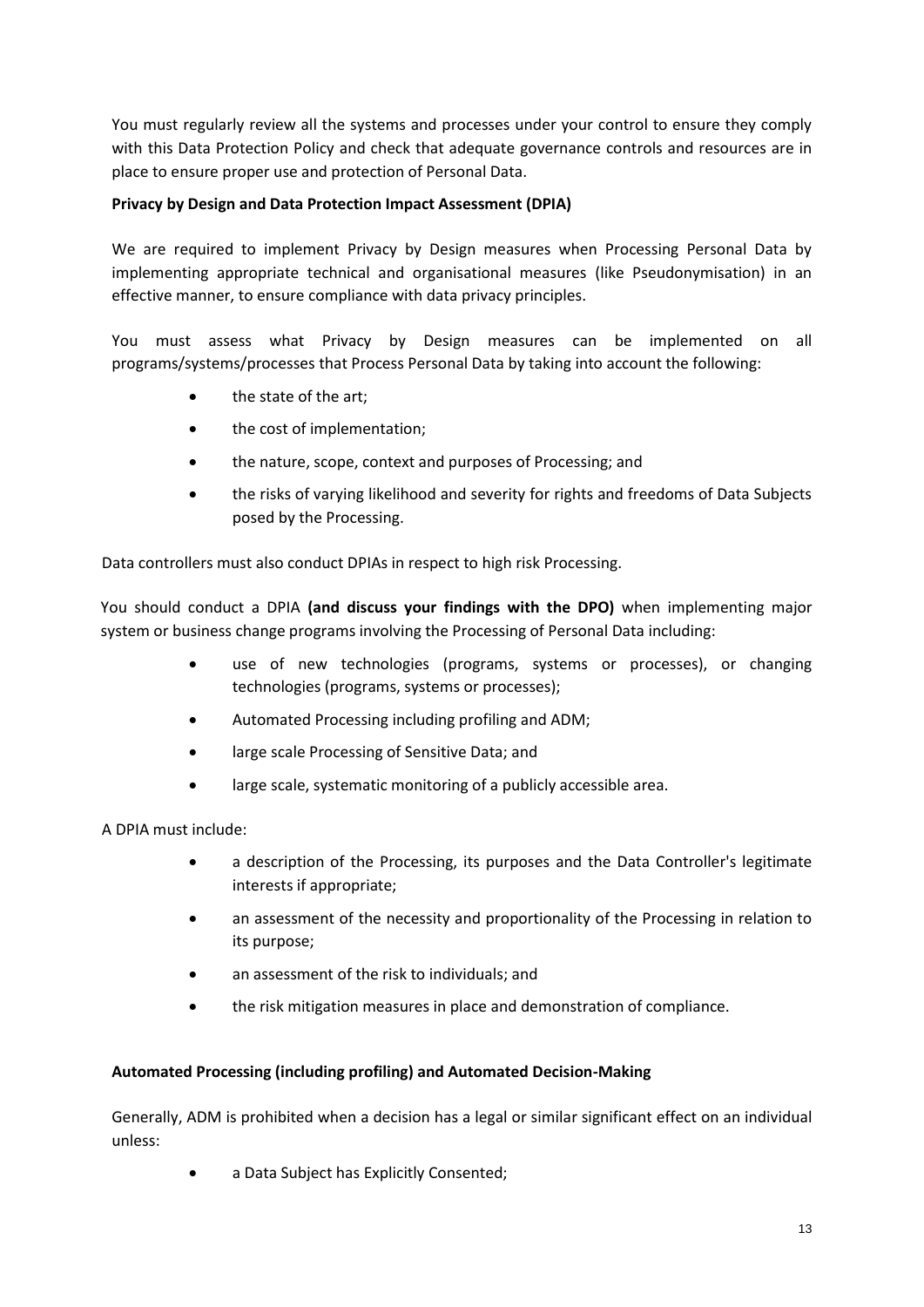- the Processing is authorised by law; or
- the Processing is necessary for the performance of or entering into a contract.

If certain types of Sensitive Data are being processed, then grounds (b) or (c) will not be allowed but such Sensitive Data can be Processed where it is necessary (unless less intrusive means can be used) for substantial public interest like fraud prevention.

If a decision is to be based solely on Automated Processing (including profiling), then Data Subjects must be informed when you first communicate with them of their right to object. This right must be explicitly brought to their attention and presented clearly and separately from other information. Further, suitable measures must be put in place to safeguard the Data Subject's rights and freedoms and legitimate interests.

We must also inform the Data Subject of the logic involved in the decision making or profiling, the significance and envisaged consequences and give the Data Subject the right to request human intervention, express their point of view or challenge the decision.

A DPIA must be carried out before any Automated Processing (including profiling) or ADM activities are undertaken.

#### **Direct marketing**

We are subject to certain rules and privacy laws when marketing to our customers.

For example, a Data Subject's prior consent is required for electronic direct marketing (for example, by email, text or automated calls). The limited exception for existing customers known as "soft opt in" allows organisations to send marketing texts or emails if they have obtained contact details in the course of a sale to that person, they are marketing similar products or services, and they gave the person an opportunity to opt out of marketing when first collecting the details and in every subsequent message.

The right to object to direct marketing must be explicitly offered to the Data Subject in an intelligible manner so that it is clearly distinguishable from other information.

A Data Subject's objection to direct marketing must be promptly honoured. If a customer opts out at any time, their details should be suppressed as soon as possible. Suppression involves retaining just enough information to ensure that marketing preferences are respected in the future.

#### **Sharing Personal Data**

Generally we are not allowed to share Personal Data with third parties unless certain safeguards and contractual arrangements have been put in place.

You may only share the Personal Data we hold with another employee, agent or representative of our group (which includes our subsidiaries and our ultimate holding company along with its